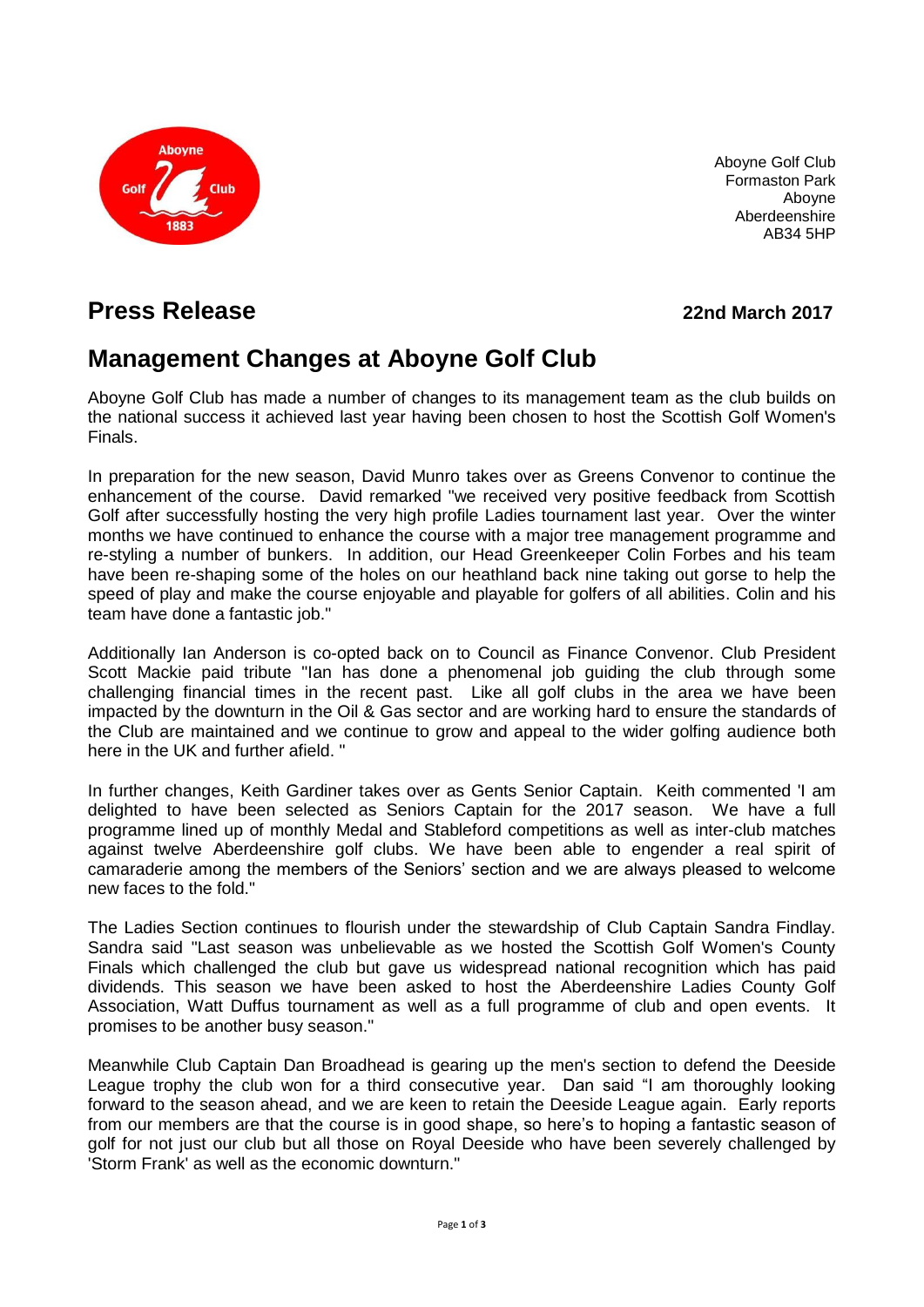Club President Scott Mackie said, "We have worked exceptionally hard in the winter months upgrading the course and clubhouse. We have restructured our membership offering and opened up new categories with more flexibility to attract even more new members to the Club both playing and social. We want to continue to attract a wider and more diverse audience – younger generations, families, ladies and those that see our golf club not purely as a venue to play golf but also as a key social hub for the local community. We are already seeing the fruits of this hard labour and are always keen to speak with local people and businesses to see how we can further promote the Deeside area and our Club."

#### **Contact**

Allan Taylor, Managing Secretary Aboyne Golf Club, Formaston Park, Aboyne Aberdeenshire, AB34 5HP Tel: 013398 86328 Email: aboynegolfclub@btconnect.com aboynegcmarketing@gmail.com

## **Notes to Editors**



### Aboyne Golf Club Council - April 2016

From Left: Keith Gardiner (Gents Seniors Captain), Sandra Findlay (Ladies Captain), Carmeen Eakin (Council Member), David Munro (Greens Convenor), Scott Mackie (President), Justin Grant (Vice President), Dan Broadhead (Men's Captain), and Janice Innes (Council Member). Absent from photo Nigel Bradburn (Marketing Convenor).

### **Aboyne Golf Club**

Aboyne Golf started life as a nine-hole course on the village green as early as 1881. The current stretch of 6,033 yards was modernised and reconstructed some 100 years later and the present 18 holes was opened in August 1991. The course provides a fine test for golfers of all abilities and has a membership of just under 650 players and social members. It presents a rich variety of memorable holes making the most of the natural variations in the terrain which is a mix of rolling parkland with inviting fairways and elevated links-like heathland with tighter targets.